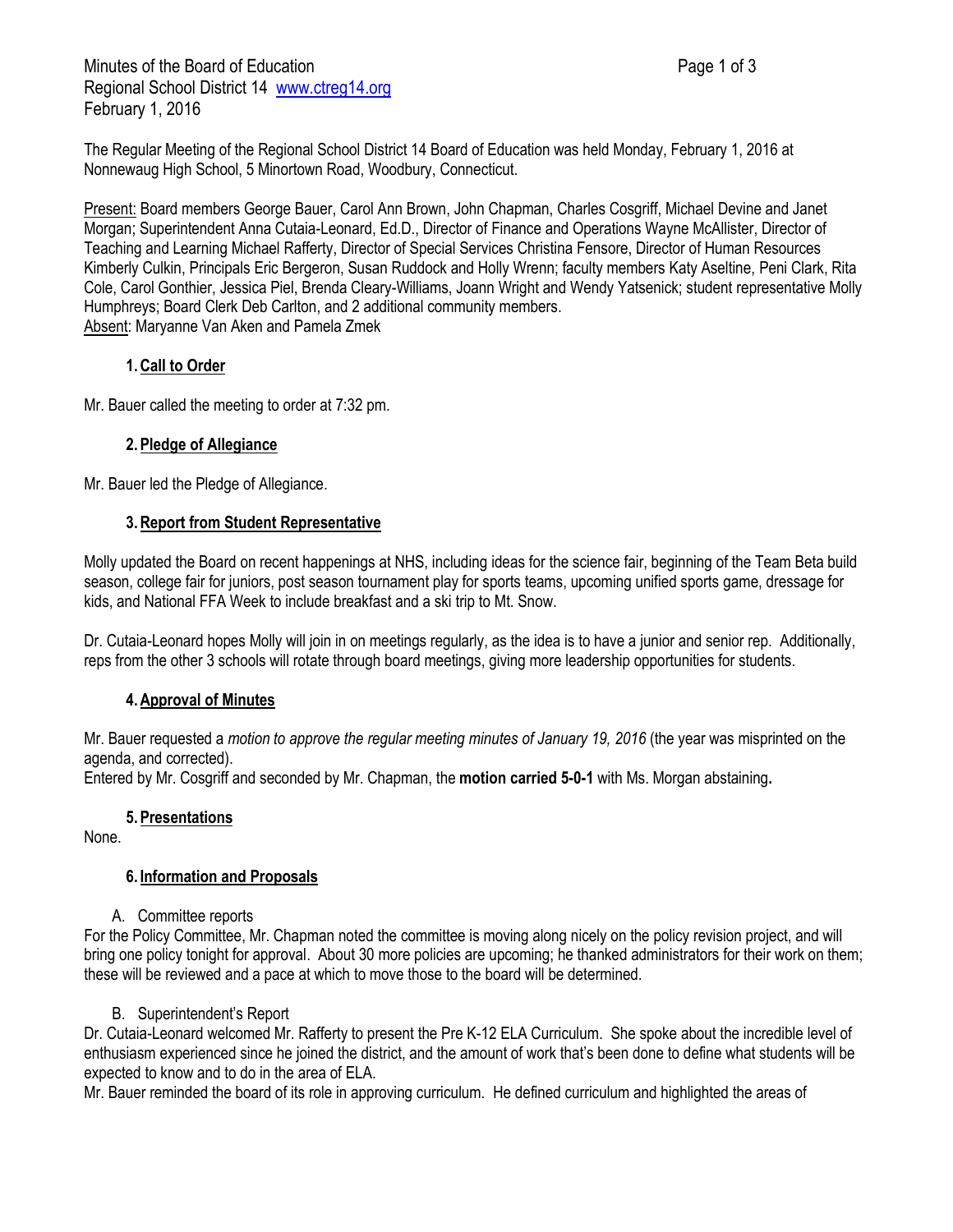Minutes of the Board of Education **Page 2 of 3** and 2 of 3 Regional School District 14 [www.ctreg14.org](http://www.ctreg14.org/) February 1, 2016

instruction and assessment. He noted that, although it might be tempting to want to be involved in the instruction piece, the board's purview and focus should be only on curriculum. The board, he said, will look to approve the curriculum at the 2/17 meeting, and he suggested taking guidance from board policy 6140.

Mr. Rafferty began by expressing gratitude to the team of faculty members assembled in the audience, and asked that they introduce themselves.

He provided the board with materials explaining the process for developing curriculum, and the four stages to that process. He showed them the four distinct parts they would see when reviewing curriculum documents. He provided guiding questions for them to refer to when reviewing the curriculum documents, and then allowed board members to provide the same type of feedback he received from parent groups earlier by using chromebooks that he provided to them. He demonstrated how the pattern remains the same in each grade level in terms of the course or grade level format of the curriculum. He sent them off with all 13 grades worth of curriculum documents to review in advance of approval at the next meeting.

In discussion with the board, topics such as process, new course offerings at NHS, mentor texts, and text options in the implementation guides were also reviewed.

Dr. Cutaia-Leonard also presented a draft of next year's school calendar for a first read. It is based largely on Education Connection's regional calendar, and also reflects one additional student day. This creates a 3 day weekend in October where previously it was a 4 day weekend around Columbus Day.

# C. Board Chair's Comments

Mr. Bauer spoke of plans to meet monthly with the First Selectmen, informally, along with Ms. Van Aken, in an effort to assess how they feel things are going and to open lines of communication.

He also noted that a UCONN videographer was recently sent highlight our superintendent, one of six chosen for a promotional video.

# **7.Privilege of the Floor**

None.

## **8.Business Requiring Board Action**

Items A. and B. were moved to the end of the agenda.

Mr. Bauer requested the following: *Move that the Board of Education approve as presented Board Policy 3260.*  Entered by Mr. Cosgriff and seconded by Ms. Morgan.

Mr. Chapman explained that the current policy is cumbersome, and this is a concise revision that includes checks and balances, a process, and several signatures before any Region 14 property is discarded or sold. He noted the final policy will have the topic line "Disposition of Outdated Books" omitted, as the header indicates the policy covers sale and disposal of books, equipment and supplies. The accompanying form will also include "cost of disposal" (if any). The **motion carried 6-0.**

## **9.Announcement of Future Meetings**

Mr. Bauer reviewed upcoming meetings:

Tuesday, February 2, 2016, Building Committee, 6:30 pm, NHS LMC Tuesday, February 16, 2016, Building Committee, 6:30 pm, NHS LMC Wednesday, February 17, 2016, Regular Board of Education, 7:30 pm NHS LMC Friday, February 26, 2016, Ad hoc Safety Committee, 12:00 noon, COCR

# **10. Completion of Board of Education Self-Reflection**

Board members completed a self-reflection exercise.